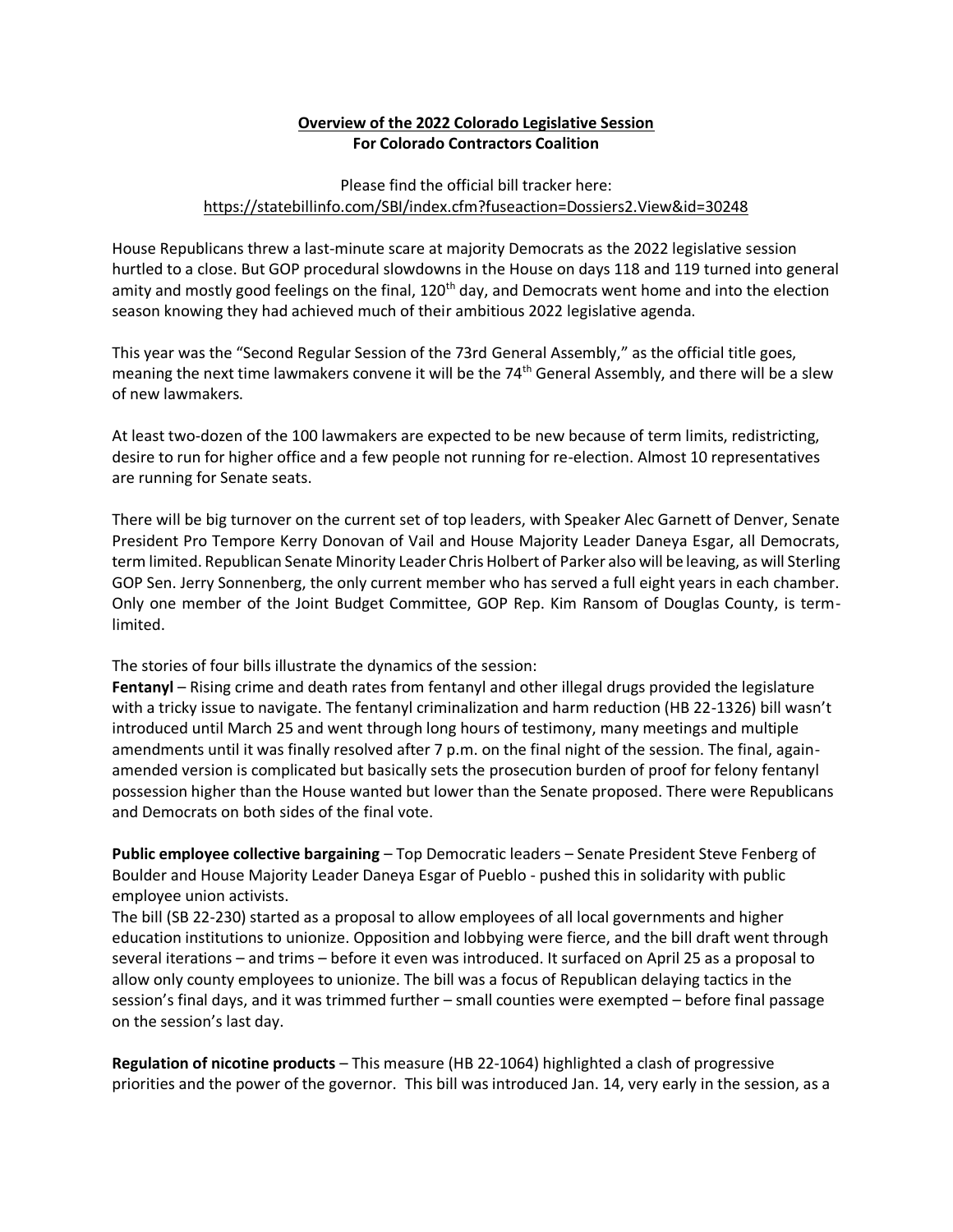ban on flavored tobacco and vaping products, primarily as a way to discourage youth vaping. It was pushed strongly by a coalition of medical and health groups.

Such a ban was projected to drastically reduce state tobacco tax revenues – some of which are earmarked to pay for the state's new universal preschool program. The bill went through various versions as exceptions to the ban were tacked on. A Senate committee killed the bill on the second-tothe-last day of the session.

**Reproductive Health Equity Act -** The progress of this bill (HB 22-1279) was the clearest example of pure Democratic priorities prevailing without any concessions to Republican concerns. The bill enshrines in state law a woman's right to choose. It was introduced March 3 and signed into law April 4, well ahead of the leaked U.S. Supreme Court draft decision indicating a possible overturning of the Roe v. Wade decision.

## **Session highlights**

## *HB 1218*

One major update for a bill we were monitoring (HB 1218 Resource Efficiency Buildings Electric Vehicles) was vetoed by the Governor after session. He told legislators he wanted to see the bill come back next year in a better form. Find the veto letter attached here: [VETO LETTER](https://drive.google.com/file/d/1Kc8r0nAag0r7AXTW4QhwQQqIMJ335HNu/view?usp=sharing)

State finances are a major focus of any legislative session, regardless of which party holds the majority. There were four main money issues this session – the main state budget, school funding, use of federal American Rescue Plan Act (ARPA) pandemic relief money and state taxes.

## *The budget*

Lawmakers had the luxury of budget surpluses this session, allowing for spending that might not be possible in leaner times. The total Fiscal Year (FY) 2022-23 budget includes \$37.73 billion from all fund sources for state operations, including \$13.72 billion in General Fund spending, up \$1.48 billion (12.1 percent) from 2021-22. There is a \$2.03 billion, 15 percent reserve.

Having additional state and federal money allowed lawmakers to allocate more money than usual to construction, renovation, and IT projects - \$637.5 million.

#### *School funding*

The revenue situation was strong enough that lawmakers flirted with the idea of eliminating the Budget Stabilization Factor, the mechanism that is used to adjust K-12 funding to keep the overall state budget balanced every year. In the end the annual school finance act, HB 22-1390, reduced the Budget Stabilization Factor to \$321.2 million. Beyond that, it sets next year's Total Program Funding at \$8.42 billion, or an average of \$9,559 per student, pumps an extra \$300 million into the State Education Fund as a cushion for K-12 funding increases in future years, increases mill levy override funding for Charter School Institute schools and expands the fifth-year ASCENT program for high school seniors who take college classes.

A separate measure, SB 22-127, increases state funding for special education students by \$80 million.

## *ARPA spending*

The 2021 legislative session put \$2.64 billion in federal ARPA money into five special funds for spending by lawmakers in 2022. Recommendations for use of four of the funds were made by task forces that met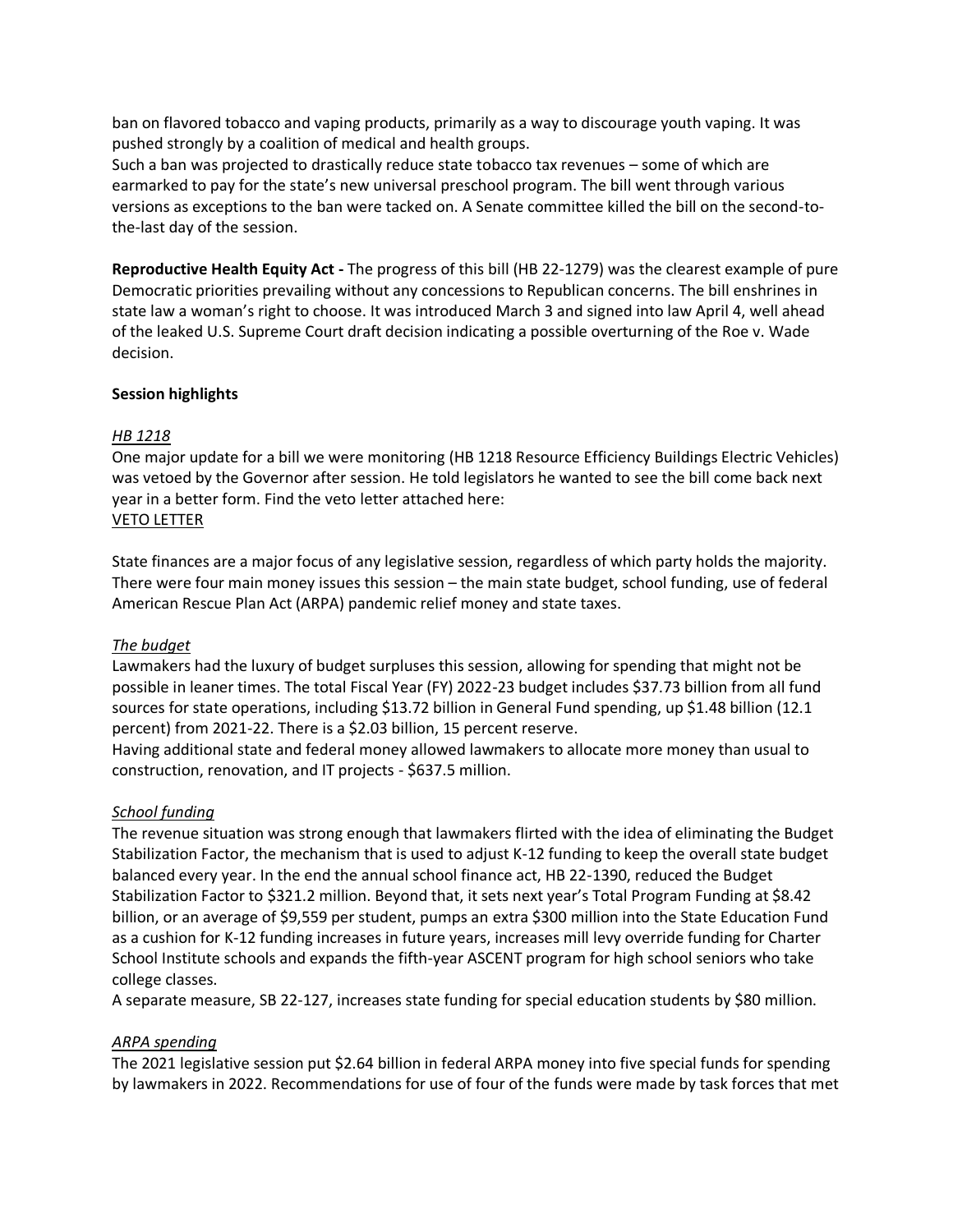in the summer and autumn of 2021.More than three-dozen bills concerning use of the ARPA money were passed.

In the end, about \$1.4 billion was spent on a variety of purposes, the largest being capital construction, a \$600 million buy-down of the state's unemployment insurance debt to the federal government and funding for a variety of measures to reduce homelessness.

Another \$444 million was spent on behavioral health programs, including expansion of the Fort Logan mental health hospital; \$400 million for loans and grants to encourage affordable housing development, and \$95 million for workforce development programs, mostly through the higher education system.

#### *Taxes*

State revenues have been so strong that tax refunds have been triggered by the constitutional Taxpayer's Bill of Rights, which sets limits on annual growth in the state spending. Normally refunds are paid the year after excess revenues are collected. And in the recent past refunds have been made through low-profile methods such as temporary tax rate reductions. But under SB 22-233, refunds of at least \$500 for individual tax filers and at least \$1,000 for joint filers will be paid directly to any person (who files for Colorado state taxes) in August or September.

Lawmakers also responded to rising property taxes – and the threat of tax-cutting ballot measures in November, with SB 22-238, a deal brokered by Polis that temporarily will reduce property taxes by \$700 million.

And the legislature approved a variety of suspensions in various taxes and fees, like the licensing fees some professionals pay. One of those bills postponed a new 2-cent-per-gallon gas fee until April 2023 from July. The \$600 million unemployment insurance payoff also is a form of tax relief because that money otherwise would have to be provided by increased assessments on businesses.

The 657 bills introduced during the 2022 session covered a wide range of issues. Here's a brief rundown on legislation that passed in key areas. Bear in mind that most bills are amended after introduction – some significantly and some late in the session. Be sure to check the wording of final versions on your bill tracking service.

#### *Behavioral health*

A major behavioral health program bill approved by lawmakers is HB 22-1278, a massive measure intended to create a Behavioral Health Administration within the Department of Human Services. The new agency, originally recommended by a Polis administration task force, is supposed to centralize state behavioral health offices and reform a system that's exhibited serious deficiencies in recent years. Other bills passed in this area include the behavioral health crisis response system (HB 22-1214), changes to involuntary commitment law (HB 22-1256), and pretrial diversion for persons with behavioral health issues that is intended to divert them from the criminal justice system into community treatment programs (SB 22-010). The Behavioral Healthcare Workforce bill (SB 22-181) invests \$72 million to address workforce shortages and burnout by improving recruiting and retention, promoting internships, expanding funding for loan repayment, increasing peer support specialists, and increasing workforce development programs. The Community Gap Grant Program, (HB 22-1281) provides grants for local governments and nonprofit organizations to implement community-based programs and services to fill regional gaps in the continuum of care so that families across Colorado can find behavioral health care closer to their homes.

## *Education & early childhood*

In addition to bolstering school funding, legislators passed several notable education measures including ones that restart the state school rating accountability system (SB 22-137), update the educator evaluation system (SB's 22-069 and 070) and provide \$52.8 million in stipends for teacher training and